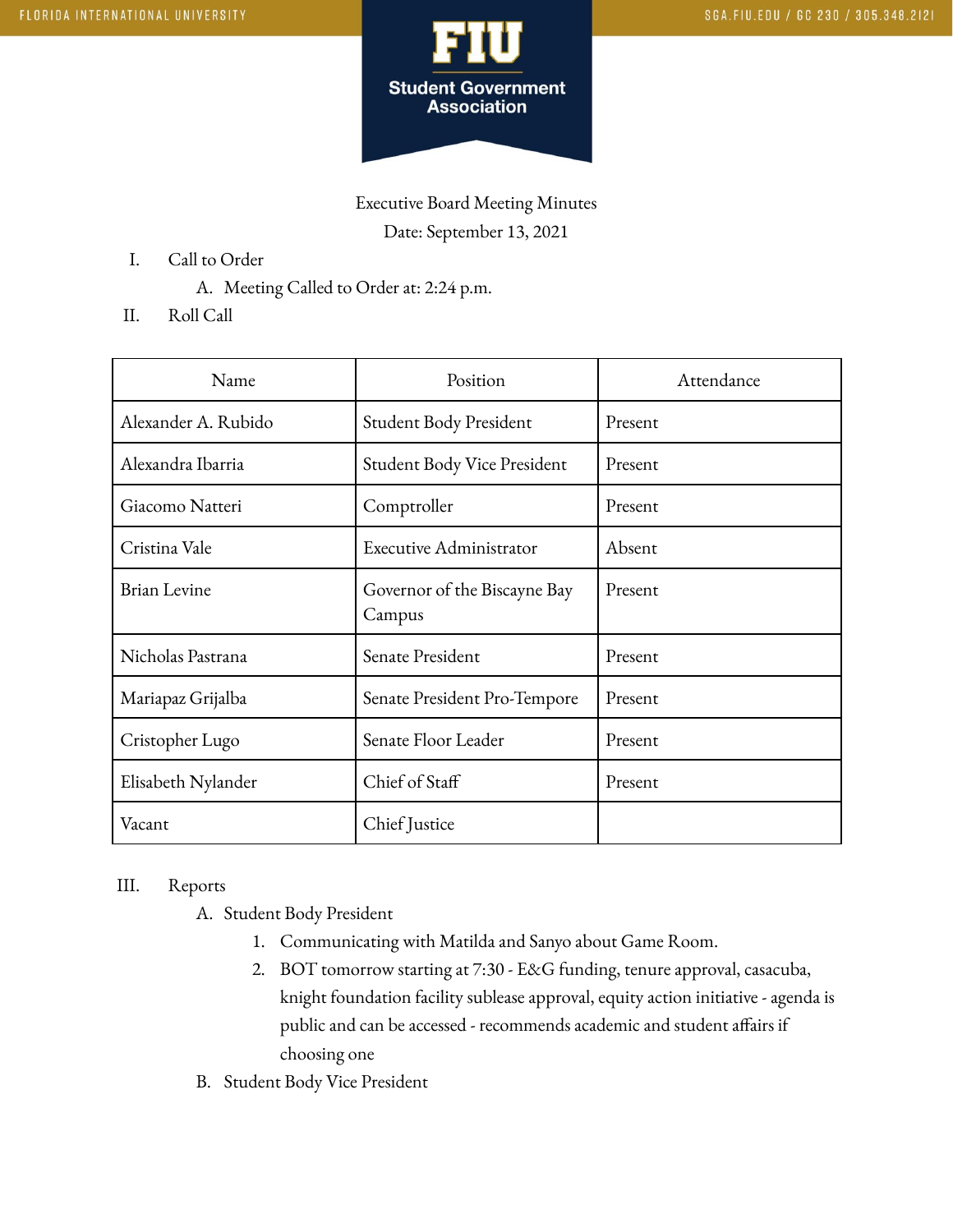- 1. Recharge for finals next month thinking about recharge for finals preview like done before - speaking with JP hopefully this week for giveaway/publication ideas
- 2. Women empowerment series topics/themes legacy, empowerment, business, women's health, nonprofit
- C. Comptroller
	- 1. Appointing deputy comptroller
	- 2. Appropriations got request will be joining meeting and following up w chair
	- 3. A&S meetings start this Thursday
- D. Executive Administrator
	- 1. Absent
- E. Governor of the Biscayne Bay Campus
	- 1. Went to Dr Bejar Student Round Table last week
	- 2. SSIC-Second meeting Friday
	- 3. BBC Leadership Meeting this Thursday
	- 4. Working on getting speakers for Environmental Resiliency Lectures
	- 5. Bayview hasn't communicated about managers thinking of changing management company
	- 6. Won't be able to attend e-board next week
- F. Senate President
	- 1. SSIC- Sergio Reyes and Nick trying to set up meeting with college of business
	- 2. Wants to set up retreat with COB leaders
	- 3. Next week senate at BBC
- G. Senate President Pro-Tempore
	- 1. SSIC meeting this week professor will help deploy official survey
- H. Senate Floor Leader
	- 1. Continuing to encourage discussion and questions
	- 2. 2 confirmations (business and honors) and legislations today (Covid and Trans Athletes)
- I. Chief of Staff
	- 1. Cabinet started last week office hours will be starting this week
	- 2. Will go over written weekly cabinet reports and publication requests next week
- J. Chief Justice
	- 1. VACANT